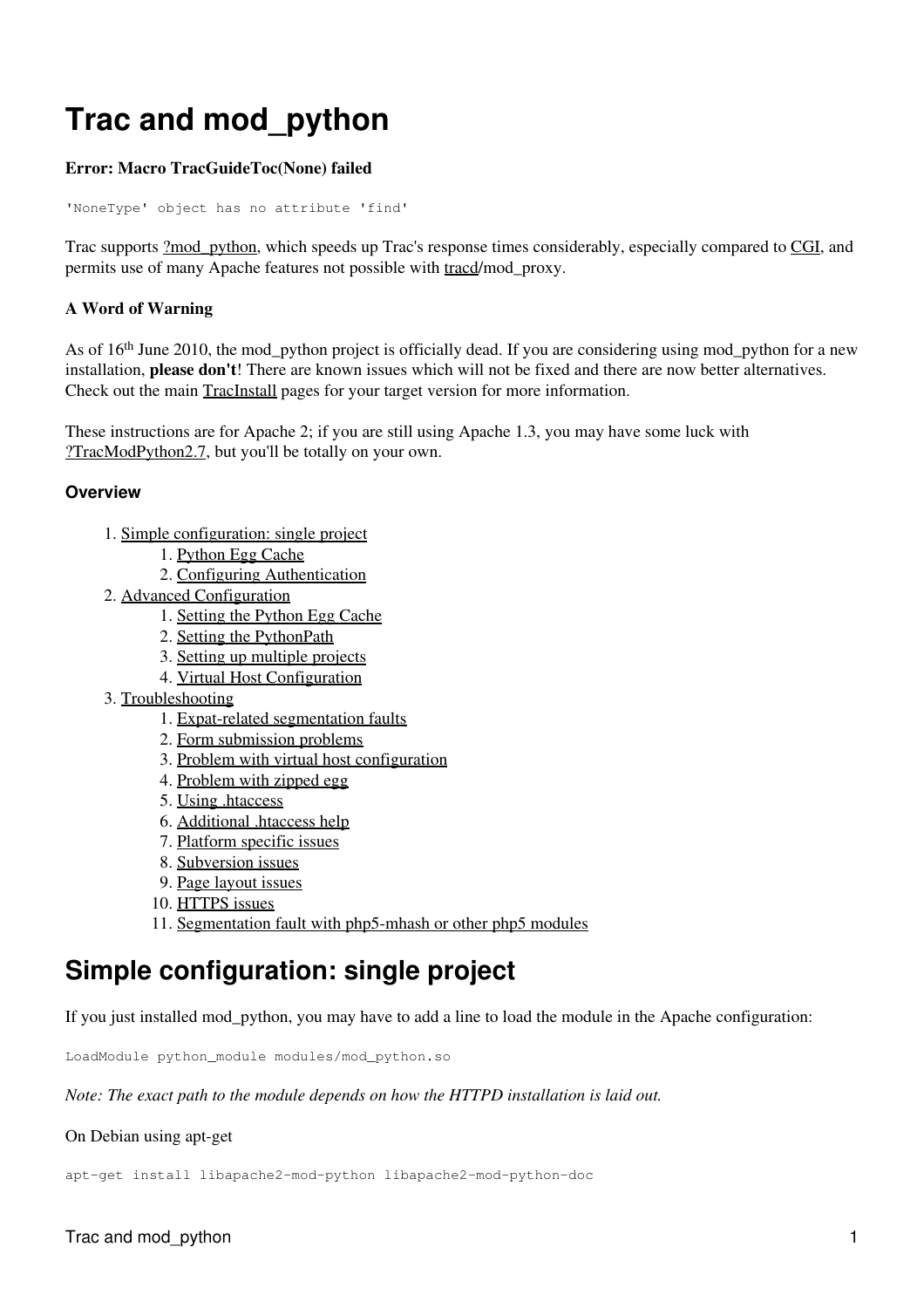(Still on Debian) after you have installed mod\_python, you must enable the modules in apache2 (equivalent of the above Load Module directive):

a2enmod python

On Fedora use, using yum:

yum install mod\_python

You can test your mod\_python installation by adding the following to your httpd.conf. You should remove this when you are done testing for security reasons. Note: mod python.testhandler is only available in mod python  $3.2 +$ .

```
<Location /mpinfo>
    SetHandler mod_python
    PythonInterpreter main_interpreter
    PythonHandler mod_python.testhandler
    Order allow,deny
    Allow from all
</Location>
```
A simple setup of Trac on mod\_python looks like this:

```
<Location /projects/myproject>
    SetHandler mod_python
    PythonInterpreter main_interpreter
    PythonHandler trac.web.modpython_frontend 
    PythonOption TracEnv /var/trac/myproject
   PythonOption TracUriRoot /projects/myproject
    Order allow,deny
    Allow from all
</Location>
```
The option **TracUriRoot** may or may not be necessary in your setup. Try your configuration without it; if the URLs produced by Trac look wrong, if Trac does not seem to recognize URLs correctly, or you get an odd "No handler matched request to..." error, add the **TracUriRoot** option. You will notice that the Location and **TracUriRoot** have the same path.

The options available are

```
 # For a single project
 PythonOption TracEnv /var/trac/myproject
 # For multiple projects
 PythonOption TracEnvParentDir /var/trac/myprojects
 # For the index of multiple projects
 PythonOption TracEnvIndexTemplate /srv/www/htdocs/trac/project_list_template.html
# A space delimitted list, with a "," between key and value pairs.
PythonOption TracTemplateVars key1, val1 key2, val2
 # Useful to get the date in the wanted order
 PythonOption TracLocale en_GB.UTF8
 # See description above 
 PythonOption TracUriRoot /projects/myproject
```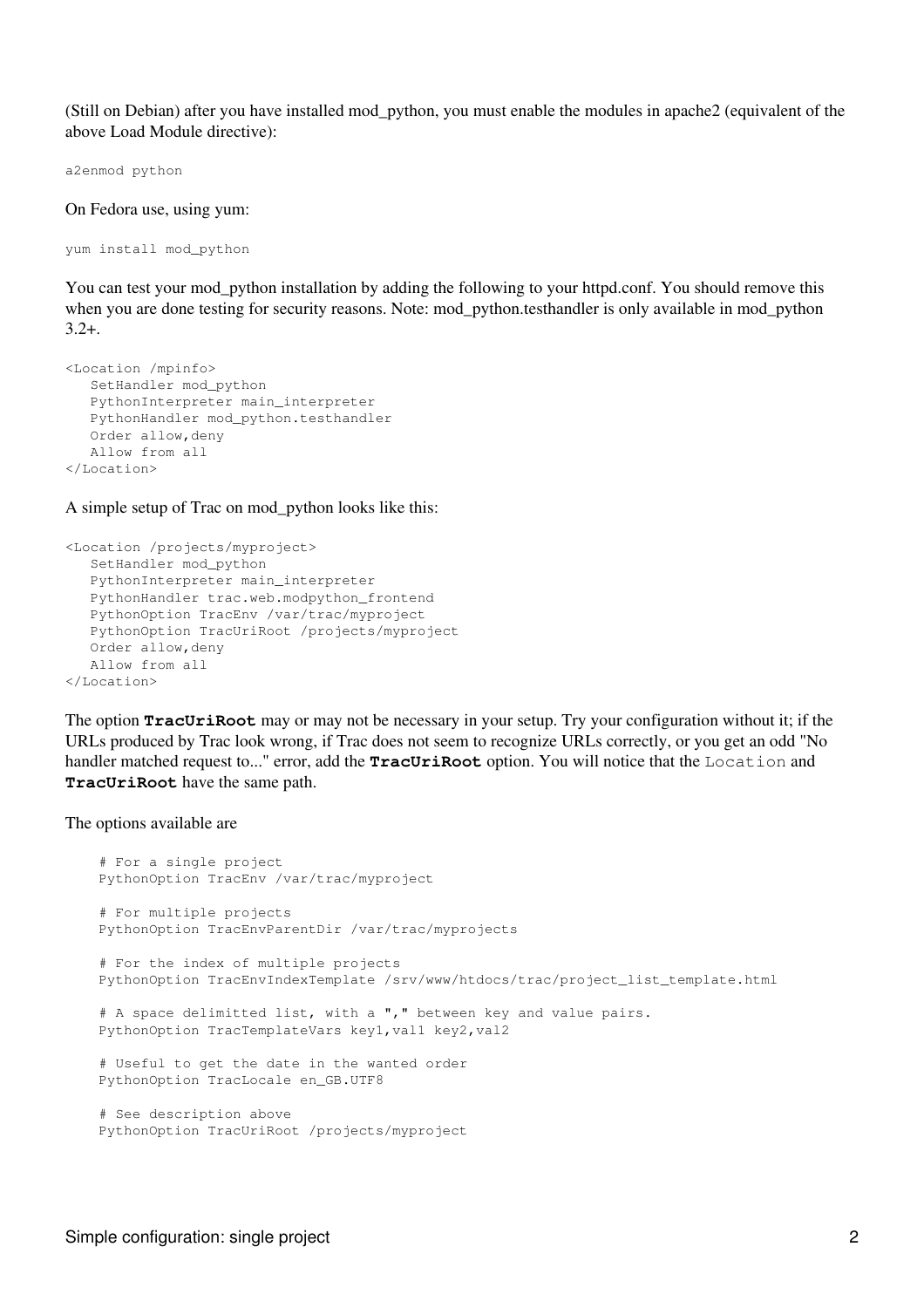## **Python Egg Cache**

Compressed python eggs like Genshi are normally extracted into a directory named .python-eggs in the users home directory. Since apache's home usually is not writable an alternate egg cache directory can be specified like this:

PythonOption PYTHON\_EGG\_CACHE /var/trac/myprojects/egg-cache

<span id="page-2-0"></span>or you can uncompress the Genshi egg to resolve problems extracting from it.

## **Configuring Authentication**

<span id="page-2-1"></span>See corresponding section in the [TracModWSGI](#page-2-0) page.

## **Advanced Configuration**

## <span id="page-2-2"></span>**Setting the Python Egg Cache**

If the Egg Cache isn't writeable by your Web server, you'll either have to change the permissions, or point Python to a location where Apache can write. This can manifest itself as a *500 internal server error* and/or a complaint in the syslog.

```
<Location /projects/myproject>
   ...
   PythonOption PYTHON_EGG_CACHE /tmp 
   ...
</Location>
```
## <span id="page-2-3"></span>**Setting the PythonPath**

If the Trac installation isn't installed in your Python path, you'll have to tell Apache where to find the Trac mod python handler using the PythonPath directive:

```
<Location /projects/myproject>
 ...
   PythonPath "sys.path + ['/path/to/trac']"
   ...
</Location>
```
<span id="page-2-4"></span>Be careful about using the PythonPath directive, and *not* SetEnv PYTHONPATH, as the latter won't work.

### **Setting up multiple projects**

The Trac mod python handler supports a configuration option similar to Subversion's SvnParentPath, called TracEnvParentDir:

```
<Location /projects>
   SetHandler mod_python
   PythonInterpreter main_interpreter
   PythonHandler trac.web.modpython_frontend 
   PythonOption TracEnvParentDir /var/trac
   PythonOption TracUriRoot /projects
</Location>
```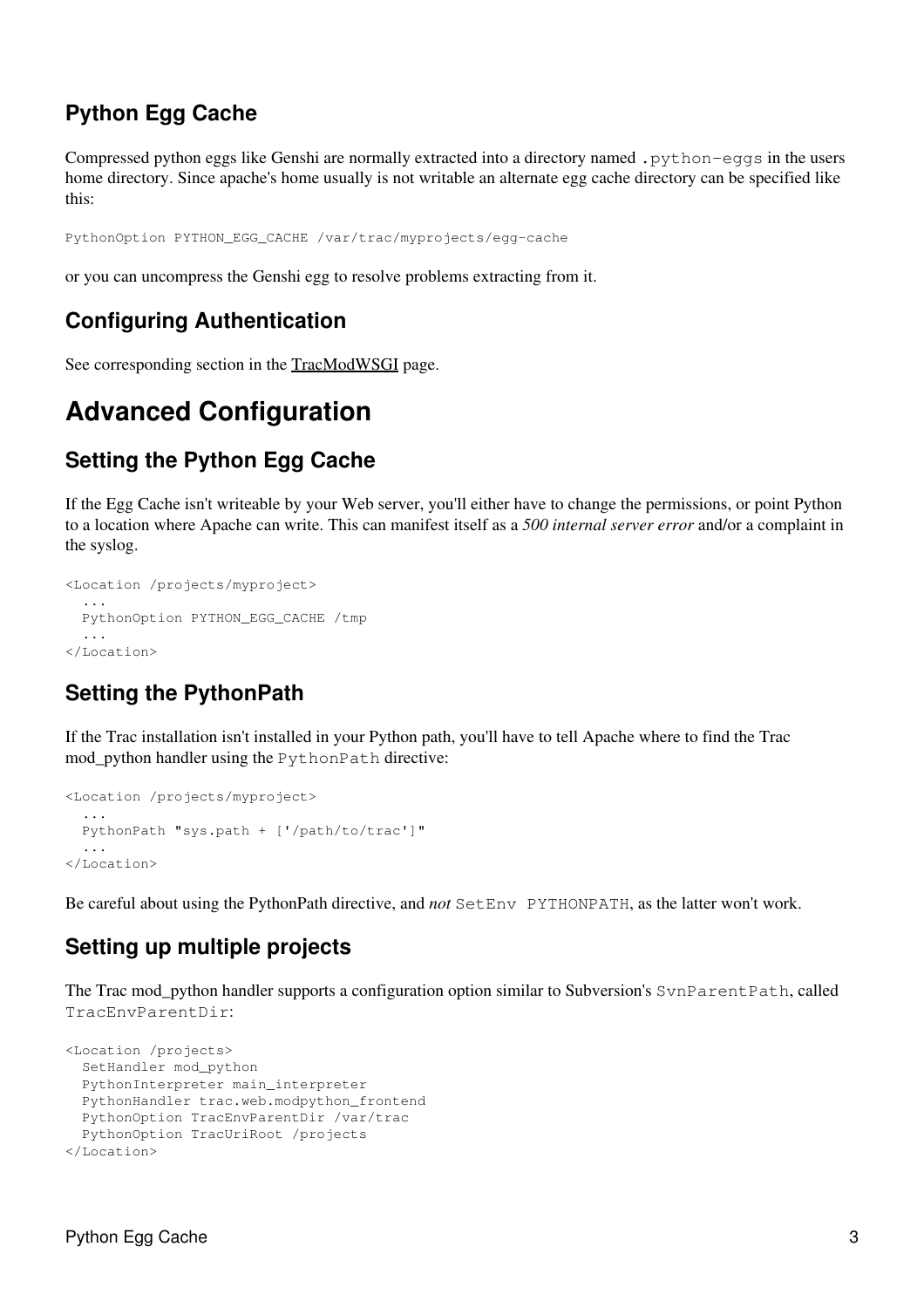When you request the /projects URL, you will get a listing of all subdirectories of the directory you set as TracEnvParentDir that look like Trac environment directories. Selecting any project in the list will bring you to the corresponding Trac environment.

If you don't want to have the subdirectory listing as your projects home page you can use a

<LocationMatch "/.+/">

This will instruct Apache to use mod\_python for all locations different from root while having the possibility of placing a custom home page for root in your DocumentRoot folder.

You can also use the same authentication realm for all of the projects using a  $\leq$ LocationMatch> directive:

```
<LocationMatch "/projects/[^/]+/login">
   AuthType Basic
   AuthName "Trac"
   AuthUserFile /var/trac/.htpasswd
   Require valid-user
</LocationMatch>
```
## <span id="page-3-0"></span>**Virtual Host Configuration**

Below is the sample configuration required to set up your trac as a virtual server (i.e. when you access it at the URLs like http://trac.mycompany.com):

```
<VirtualHost * >
     DocumentRoot /var/www/myproject
     ServerName trac.mycompany.com
    <Location />
         SetHandler mod_python
         PythonInterpreter main_interpreter
         PythonHandler trac.web.modpython_frontend
         PythonOption TracEnv /var/trac/myproject
        PythonOption TracUriRoot /
    </Location>
    <Location /login>
         AuthType Basic
         AuthName "MyCompany Trac Server"
         AuthUserFile /var/trac/myproject/.htpasswd
         Require valid-user
    </Location>
</VirtualHost>
```
This does not seem to work in all cases. What you can do if it does not:

- Try using <LocationMatch> instead of <Location>
- <Location  $\triangleright$  may, in your server setup, refer to the complete host instead of simple the root of the server. This means that everything (including the login directory referenced below) will be sent to python and authentication does not work (i.e. you get the infamous Authentication information missing error). If this applies to you, try using a sub-directory for trac instead of the root (i.e. /web/ and /web/login instead of / and /login).
- Depending on apache's NameVirtualHost configuration, you may need to use <VirtualHost \*:80> instead of <VirtualHost \*>.

For a virtual host that supports multiple projects replace "TracEnv" /var/trac/myproject with "TracEnvParentDir" /var/trac/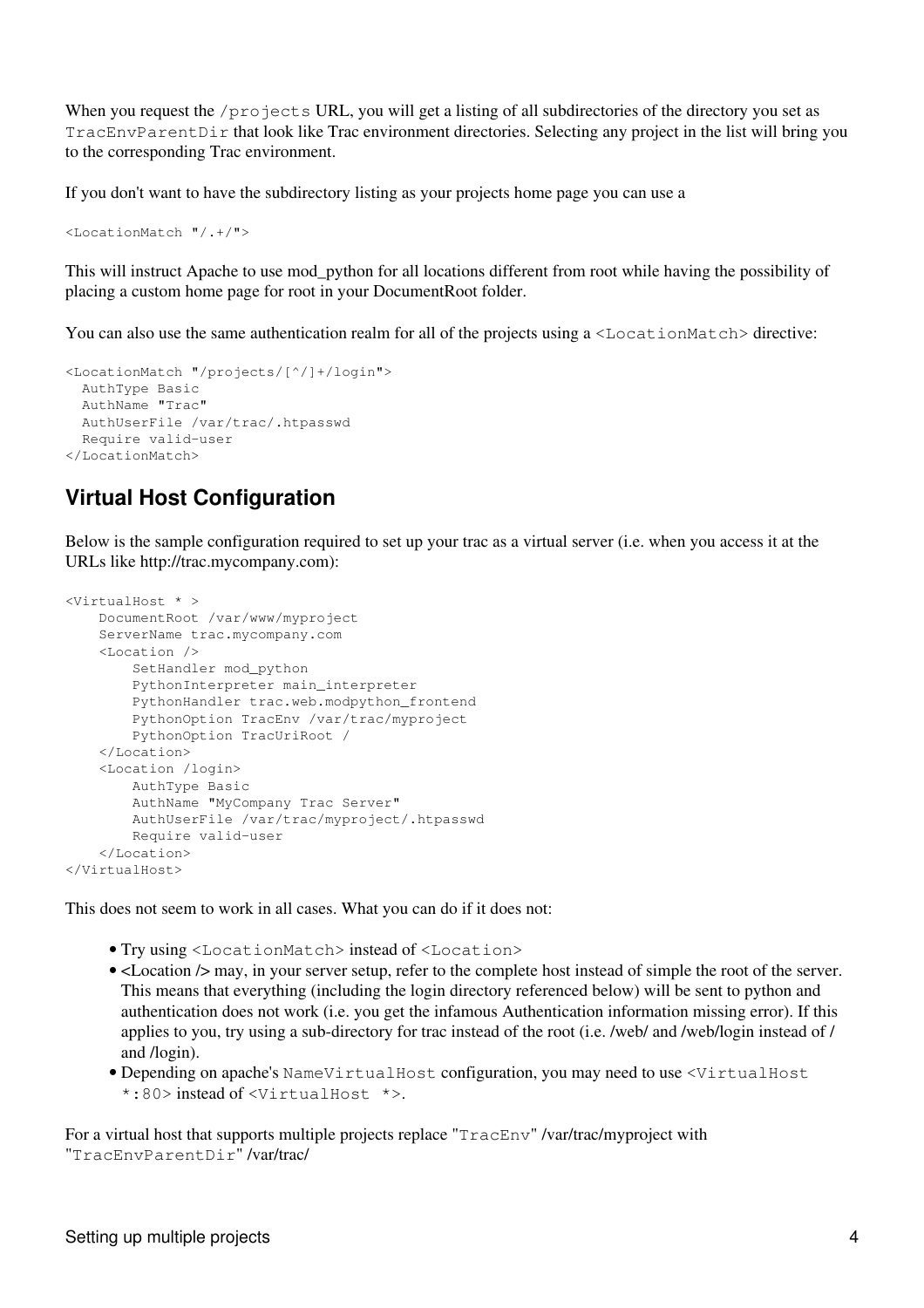Note: DocumentRoot should not point to your Trac project env. As Asmodai wrote on #trac: "suppose there's a webserver bug that allows disclosure of DocumentRoot they could then leech the entire Trac environment".

## <span id="page-4-0"></span>**Troubleshooting**

In general, if you get server error pages, you can either check the Apache error log, or enable the PythonDebug option:

```
<Location /projects/myproject>
 ...
   PythonDebug on
</Location>
```
For multiple projects, try restarting the server as well.

===Login Not Working=== If you've used <Location /> directive, it will override any other directives, as well as <Location /Login>. The workaround is to use negation expression as follows (for multi project setups):

```
#this one for other pages
\text{<}Location \sim "/*(?!login)">
    SetHandler mod_python
    PythonHandler trac.web.modpython_frontend
    PythonOption TracEnvParentDir /projects
    PythonOption TracUriRoot /
</Location>
#this one for login page
<Location ~ "/[^/]+/login">
    SetHandler mod_python
    PythonHandler trac.web.modpython_frontend
    PythonOption TracEnvParentDir /projects
    PythonOption TracUriRoot /
    #remove these if you don't want to force SSL
    RewriteEngine On 
    RewriteCond %{HTTPS} off
    RewriteRule (.*) https://%{HTTP_HOST}%{REQUEST_URI}
   AuthType Basic
   AuthName "Trac"
    AuthUserFile /projects/.htpasswd
    Require valid-user
</Location>
```
## <span id="page-4-1"></span>**Expat-related segmentation faults**

This problem will most certainly hit you on Unix when using Python 2.4. In Python 2.4, some version of Expat (an XML parser library written in C) is used, and if Apache is using another version, this results in segmentation faults. As Trac 0.11 is using Genshi, which will indirectly use Expat, that problem can now hit you even if everything was working fine before with Trac 0.10.

<span id="page-4-2"></span>See Graham Dumpleton's detailed [?explanation and workarounds](http://www.dscpl.com.au/wiki/ModPython/Articles/ExpatCausingApacheCrash) for the issue.

## **Form submission problems**

If you're experiencing problems submitting some of the forms in Trac (a common problem is that you get redirected to the start page after submission), check whether your DocumentRoot contains a folder or file with the same path that you mapped the mod\_python handler to. For some reason, mod\_python gets confused when it is mapped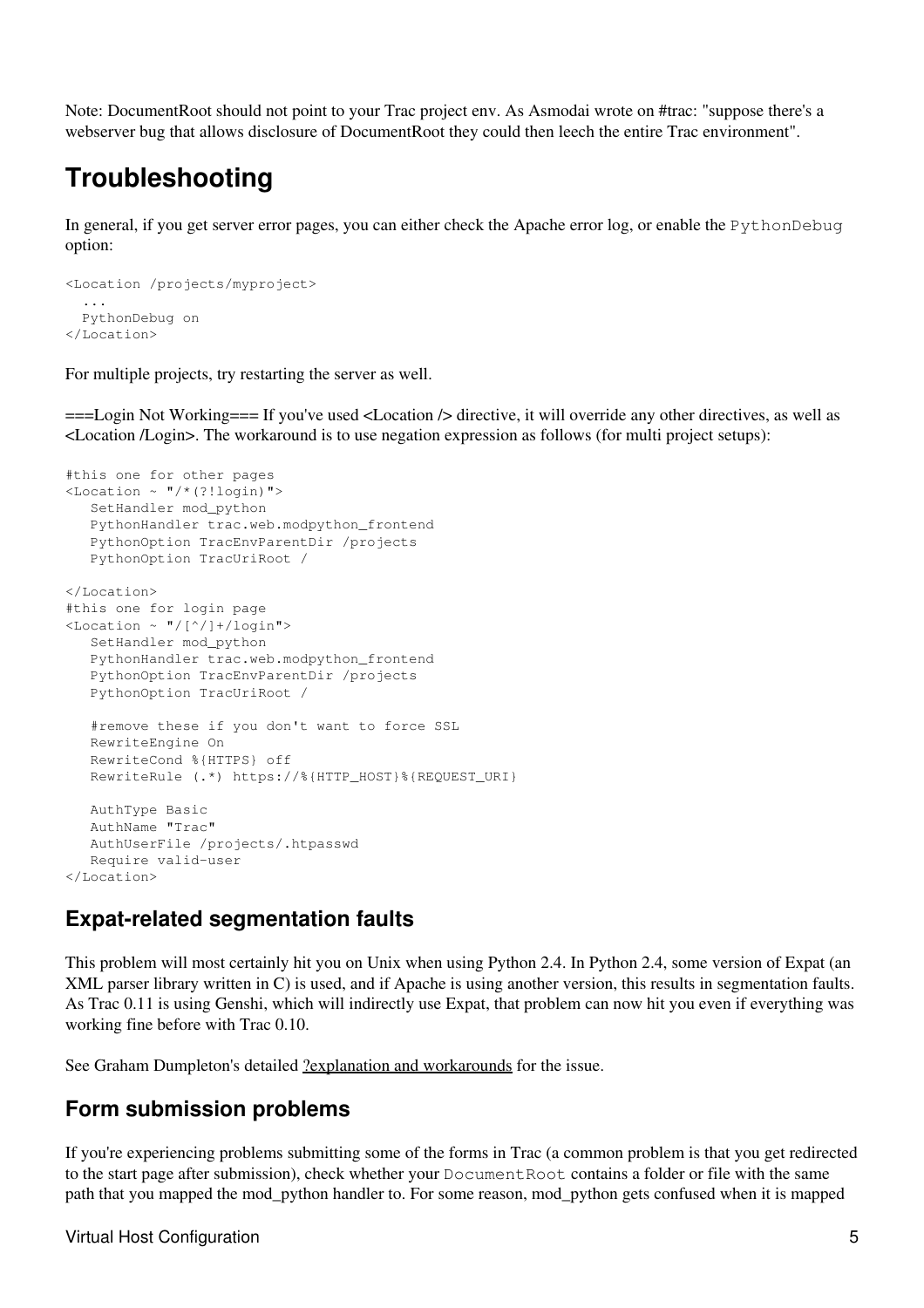<span id="page-5-0"></span>to a location that also matches a static resource.

#### **Problem with virtual host configuration**

If the <Location /> directive is used, setting the DocumentRoot may result in a *403 (Forbidden)* error. Either remove the Document Root directive, or make sure that accessing the directory it points is allowed (in a corresponding <Directory> block).

Using  $\leq$  Location  $\geq$  together with SetHandler resulted in having everything handled by mod python, which leads to not being able download any CSS or images/icons. I used <Location /trac> SetHandler None </Location> to circumvent the problem, though I do not know if this is the most elegant solution.

## <span id="page-5-1"></span>**Problem with zipped egg**

It's possible that your version of mod\_python will not import modules from zipped eggs. If you encounter an ImportError: No module named trac in your Apache logs but you think everything is where it should be, this might be your problem. Look in your site-packages directory; if the Trac module appears as a *file* rather than a *directory*, then this might be your problem. To rectify, try installing Trac using the  $-\text{always}-\text{unzip}$ option, like this:

<span id="page-5-2"></span>easy\_install --always-unzip Trac-0.12b1.zip

### **Using .htaccess**

Although it may seem trivial to rewrite the above configuration as a directory in your document root with a .htaccess file, this does not work. Apache will append a "/" to any Trac URLs, which interferes with its correct operation.

It may be possible to work around this with mod\_rewrite, but I failed to get this working. In all, it is more hassle than it is worth. Stick to the provided instructions. :)

A success story: For me it worked out-of-box, with following trivial config:

```
SetHandler mod_python
PythonInterpreter main_interpreter
PythonHandler trac.web.modpython_frontend 
PythonOption TracEnv /system/path/to/this/directory
PythonOption TracUriRoot /path/on/apache
AuthType Basic
AuthName "ProjectName"
AuthUserFile /path/to/.htpasswd
```
The TracUriRoot is obviously the path you need to enter to the browser to get to the trac (e.g. domain.tld/projects/trac)

## <span id="page-5-3"></span>**Additional .htaccess help**

If you are using the .htaccess method you may have additional problems if your trac directory is inheriting .htaccess directives from another. This may also help to add to your .htaccess file:

```
<IfModule mod_rewrite.c>
   RewriteEngine Off
</IfModule>
```
Require valid-user

<span id="page-5-4"></span>Form submission problems 6 and the state of the state of the state of the state of the state of the state of the state of the state of the state of the state of the state of the state of the state of the state of the state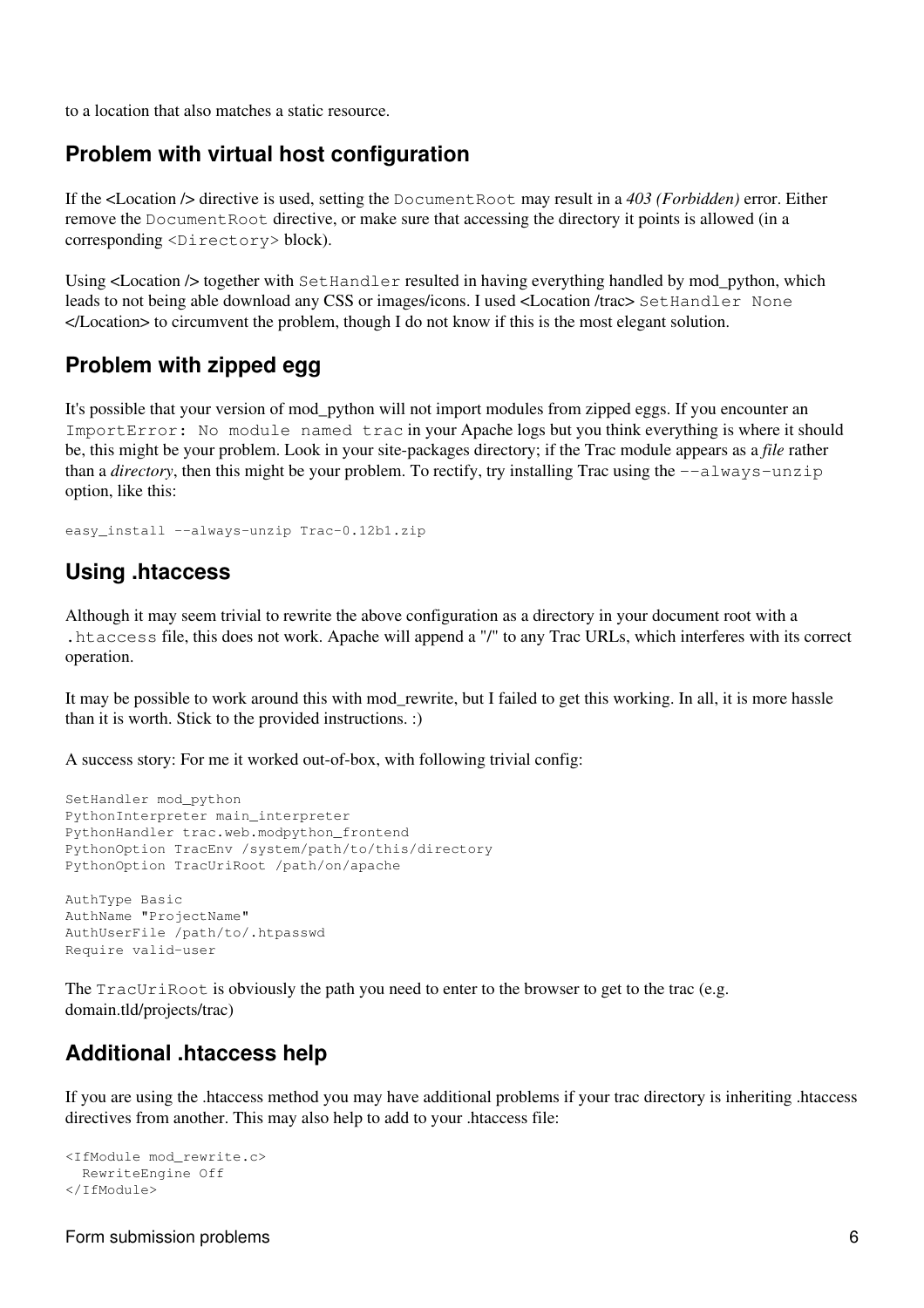## **Platform specific issues**

#### **Win32 Issues**

If you run trac with mod\_python < 3.2 on Windows, uploading attachments will **not** work. This problem is resolved in mod python 3.1.4 or later, so please upgrade mod python to fix this.

#### **OS X issues**

When using mod\_python on OS X you will not be able to restart Apache using apachectl restart. This is apparently fixed in mod\_python 3.2, but there's also a patch available for earlier versions [?here](http://www.dscpl.com.au/projects/vampire/patches.html).

#### **SELinux issues**

If Trac reports something like: *Cannot get shared lock on db.lock* The security context on the repository may need to be set:

chcon -R -h -t httpd sys\_content\_t PATH\_TO\_REPOSITORY

See also [?http://subversion.tigris.org/faq.html#reposperms](http://subversion.tigris.org/faq.html#reposperms)

#### **FreeBSD issues**

Pay attention to the version of the installed mod\_python and sqlite packages. Ports have both the new and old ones, but earlier versions of pysqlite and mod\_python won't integrate as the former requires threaded support in python, and the latter requires a threadless install.

If you compiled and installed apache2, apache wouldnŽt support threads (cause it doesnŽt work very well on FreeBSD). You could force thread support when running ./configure for apache, using --enable-threads, but this isnŽt recommendable. The best option [?seems to be](http://modpython.org/pipermail/mod_python/2006-September/021983.html) adding to /usr/local/apache2/bin/ennvars the line

export LD\_PRELOAD=/usr/lib/libc\_r.so

#### **Fedora 7 Issues**

<span id="page-6-0"></span>Make sure you install the 'python-sqlite2' package as it seems to be required for TracModPython but not for tracd

### **Subversion issues**

If you get the following Trac Error Unsupported version control system "svn" only under mod\_python, though it works well on the command-line and even with TracStandalone, chances are that you forgot to add the path to the Python bindings with the PythonPath directive. (The better way is to add a link to the bindings in the Python site-packages directory, or create a .pth file in that directory.)

If this is not the case, it's possible that you're using Subversion libraries that are binary incompatible with the apache ones (an incompatibility of the apr libraries is usually the cause). In that case, you also won't be able to use the svn modules for Apache (mod\_dav\_svn).

You also need a recent version of mod python in order to avoid a runtime error (argument number 2: a 'apr\_pool t \*' is expected) due to the default usage of multiple sub-interpreters. 3.2.8 *should* work, though it's probably better to use the workaround described in [?#3371,](http://trac.edgewall.org/intertrac/%233371) in order to force the use of the main interpreter:

PythonInterpreter main\_interpreter

Platform specific issues 7